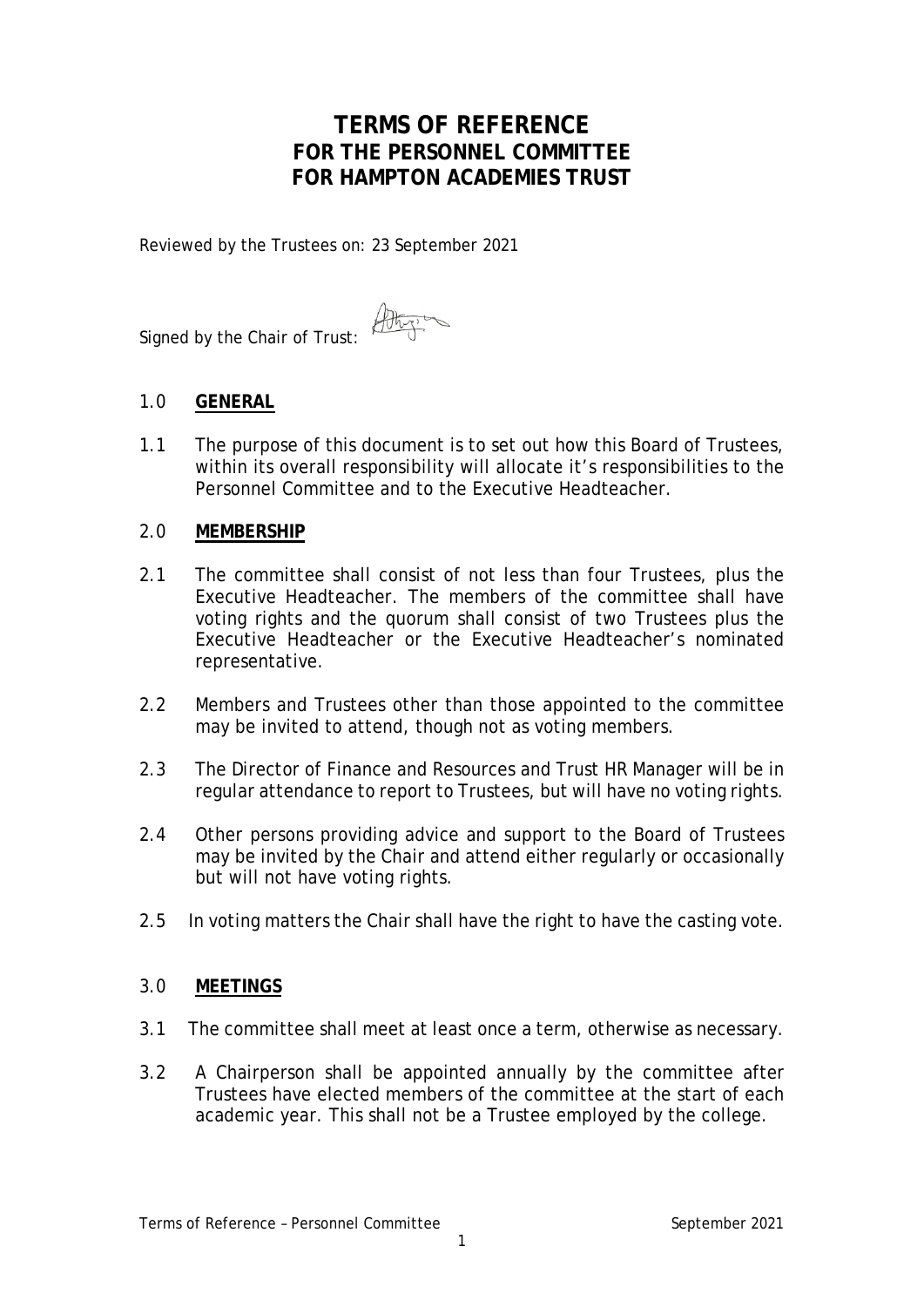# 4.0 **CLERKING ARRANGEMENTS**

4.1 The meetings will normally be clerked by the Governance Professional.

## 5.0 **STANDING ORDERS**

- 5.1 The agenda for the meetings shall be distributed at least seven days before the meeting.
- 5 2 A summary of decisions taken and points for action will be noted on a copy of the agenda as a record of the proceedings of the meeting.
- 5.3 Where there is an equality of votes for and against a particular resolution the matter will be referred back to the next full Board of Trustees.
- 5.4 A report of proceedings of meetings of the Personnel Committee shall be circulated with the papers of the next full meeting of the Board of Trustees.

## 6.0 **TERMS OF REFERENCE**

The Personnel Committee will have delegated powers from the Trustees to:

- a) draft and recommend for adoption a Pay Policy for the school (which is to be consistent with statutory, requirements national and local guidance and/or agreements made between the Board of Trustees, the staff and their unions/professional associations).
- b) implement this policy in a fair and equal manner in accordance with staff contracts of employment and employment law and giving due regard to the fact that any decision with a financial implication can only be made subject to the approval of the Board of Trustees following advice from the Finance Committee.
- c) draft and recommend for adoption a Strategic Staffing Plan and recommend to the Finance Committee the annual budget for pay and possible staff salary adjustments in line with Performance Management and Appraisal developments.
- d) establish and regularly review personnel policies and procedures.
- e) report to the Board of Trustees on all staff matters which relate to conditions of service.